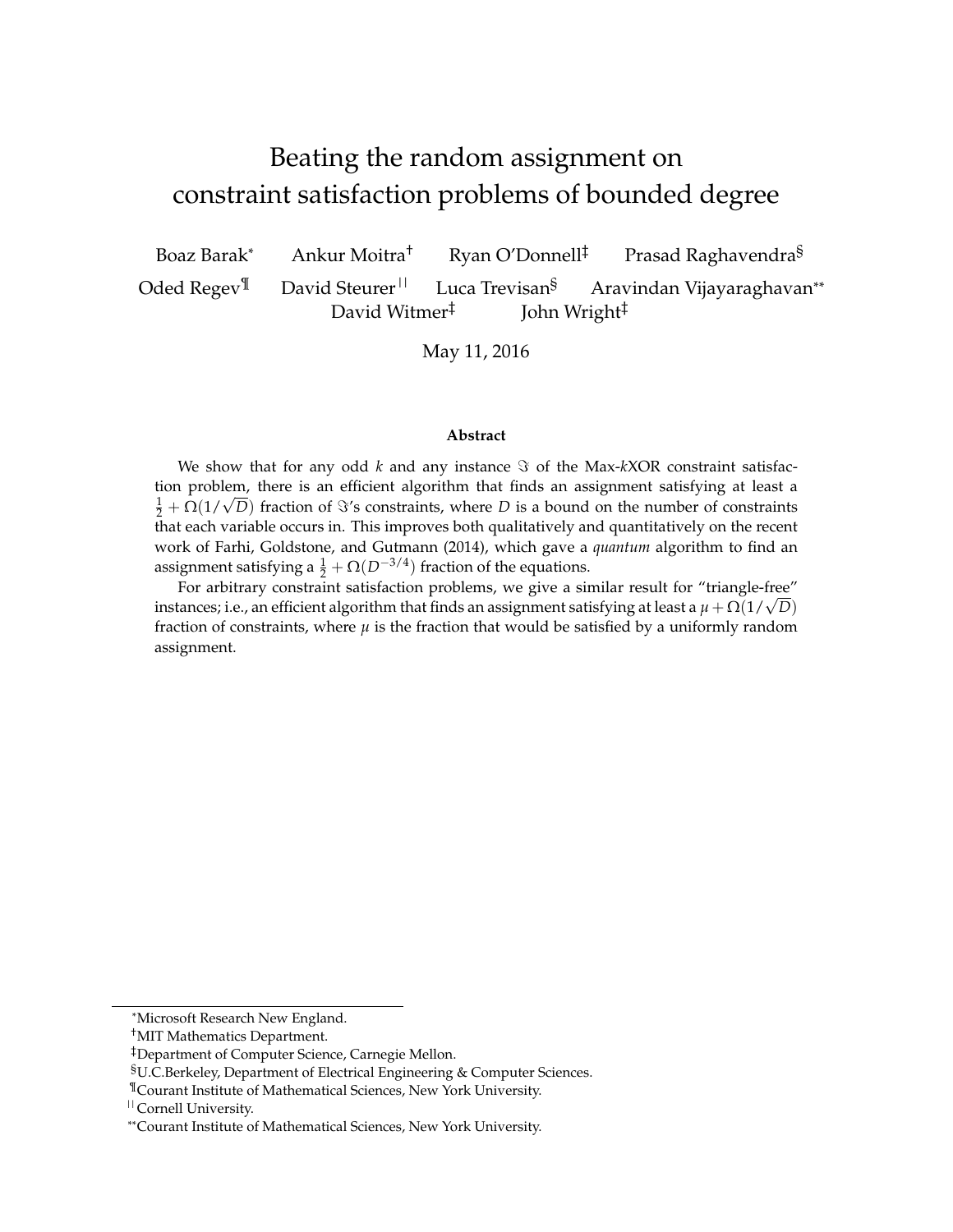# **1 Introduction**

An instance of a Boolean constraint satisfaction problem (CSP) over *n* variables  $x_1, \ldots, x_n$  is a collection of *constraints*, each of which is some predicate *P* applied to a constant number of the variables. The computational task is to find an assignment to the variables that maximizes the number of satisfied predicates. In general the constraint predicates do not need to be of the same "form"; however, it is common to study CSPs where this is the case. Typical examples include: Max-*k*SAT, where each predicate is the OR of *k* variables or their negations; Max-*k*XOR, where each predicate is the XOR of exactly *k* variables or their negations; and Max-Cut, the special case of Max-2XOR in which each constraint is of the form  $x_i \neq x_j$ . The case of Max-*k*XOR is particularly mathematically natural, as it is equivalent to maximizing a homogenous degree-*k* multilinear polynomial over  $\{\pm 1\}^n$ .

Given a CSP instance, it is easy to compute the expected fraction  $\mu$  of constraints satisfied by a uniformly random assignment; e.g., in the case of Max-kXOR we always have  $\mu = \frac{1}{2}$ . Thus the question of algorithmic interest is to find an assignment that satisfies noticeably more than a *µ* fraction of constraints. Of course, sometimes this is simply not possible; e.g., for Max-Cut on the complete *n*-variable graph, at most a  $\frac{1}{2} + O(1/n)$  $\frac{1}{2} + O(1/n)$  $\frac{1}{2} + O(1/n)$  fraction of constraints can be satisfied.<sup>1</sup> However, even when all or almost all constraints can be satisfied, it may still be algorithmically difficult to beat *µ*. For example, Håstad [\[Hås01\]](#page-14-0) famously proved that for every *ε* > 0, given a Max-3XOR instance in which a  $1 - \varepsilon$  fraction of constraints can be satisfied, it is NP-hard to find an assignment satisfying a  $\frac{1}{2} + \varepsilon$  fraction of the constraints. Håstad showed similar "approximation resistance" results for Max-3Sat and several other kinds of CSPs.

One possible reaction to these results is to consider subconstant *ε*. For example, Håstad and Venkatesh [\[HV04\]](#page-14-1) showed that for every Max-*k*XOR instance with *m* constraints, one can efficiently find an assignment satisfying at least  $a \frac{1}{2} + \Omega(1/\sqrt{m})$  $a \frac{1}{2} + \Omega(1/\sqrt{m})$  $a \frac{1}{2} + \Omega(1/\sqrt{m})$  fraction of them.<sup>2</sup> (Here, and elsewhere in this introduction, the  $\Omega(\cdot)$  hides a dependence on *k*, typically exponential.) Relatedly, Khot and Naor [\[KN08\]](#page-14-2) give an efficient algorithm for Max-3XOR that satisfies a  $\frac{1}{2} + \Omega(\varepsilon\sqrt{(\log n)/n})$  fraction of constraints whenever the optimum fraction is  $\frac{1}{2} + \varepsilon$ .

Another reaction to approximation resistance is to consider restricted instances. One commonly studied restriction is to assume that each variable's "degree" — i.e., the number of constraints in which it occurs — is bounded by some *D*. Håstad [\[Hås00\]](#page-14-3) showed that such instances are never approximation resistant. More precisely, he showed that for, say, Max-*k*XOR, one can always efficiently find an assignment satisfying at least a  $\mu + \Omega(1/D)$  fraction of constraints.<sup>[3](#page-1-2)</sup> Note that this advantage of Ω(1/*D*) cannot in general be improved, as the case of Max-Cut on the complete graph shows.

One may also consider further structural restrictions on instances. One such restriction is that the underlying constraint hypergraph be *triangle-free* (see [Section 2](#page-4-0) for a precise definition). For example, Shearer [\[She92\]](#page-14-4) showed that for triangle-free graphs there is an efficient algorithm for finding a cut of size at least  $\frac{m}{2} + \Omega(1) \cdot \sum_i \sqrt{\deg(i)}$ , where  $\deg(i)$  is the degree of the *i*th vertex. As  $\sum_i \sqrt{\deg(i)} \geq \sum_i \frac{\deg(i)}{\sqrt{D}} = \frac{2m}{\sqrt{D}}$  $\frac{n}{D}$  in *m-*edge degree-*D* bounded graphs, this shows that for *triangle-free* Max-Cut one can efficiently satisfy at least a  $\frac{1}{2} + \Omega(1/\sqrt{D})$  fraction of constraints. Related results

<span id="page-1-0"></span><sup>&</sup>lt;sup>1</sup>Another trivial example is the Max-2XOR instance with the two constraints  $x = y$  and  $x \neq y$ . For this reason we always assume that our Max-*k*XOR instances do not contain a constraint and its negation.

<span id="page-1-1"></span> ${}^{2}$ In [\[HV04\]](#page-14-1) this is stated as an approximation-ratio guarantee: if the optimum fraction is  $\frac{1}{2} + ε$  then  $\frac{1}{2} + Ω(ε/√m)$  is guaranteed. However inspecting their proof yields the absolute statement we have made.

<span id="page-1-2"></span><sup>&</sup>lt;sup>3</sup>The previous footnote applies also to this result.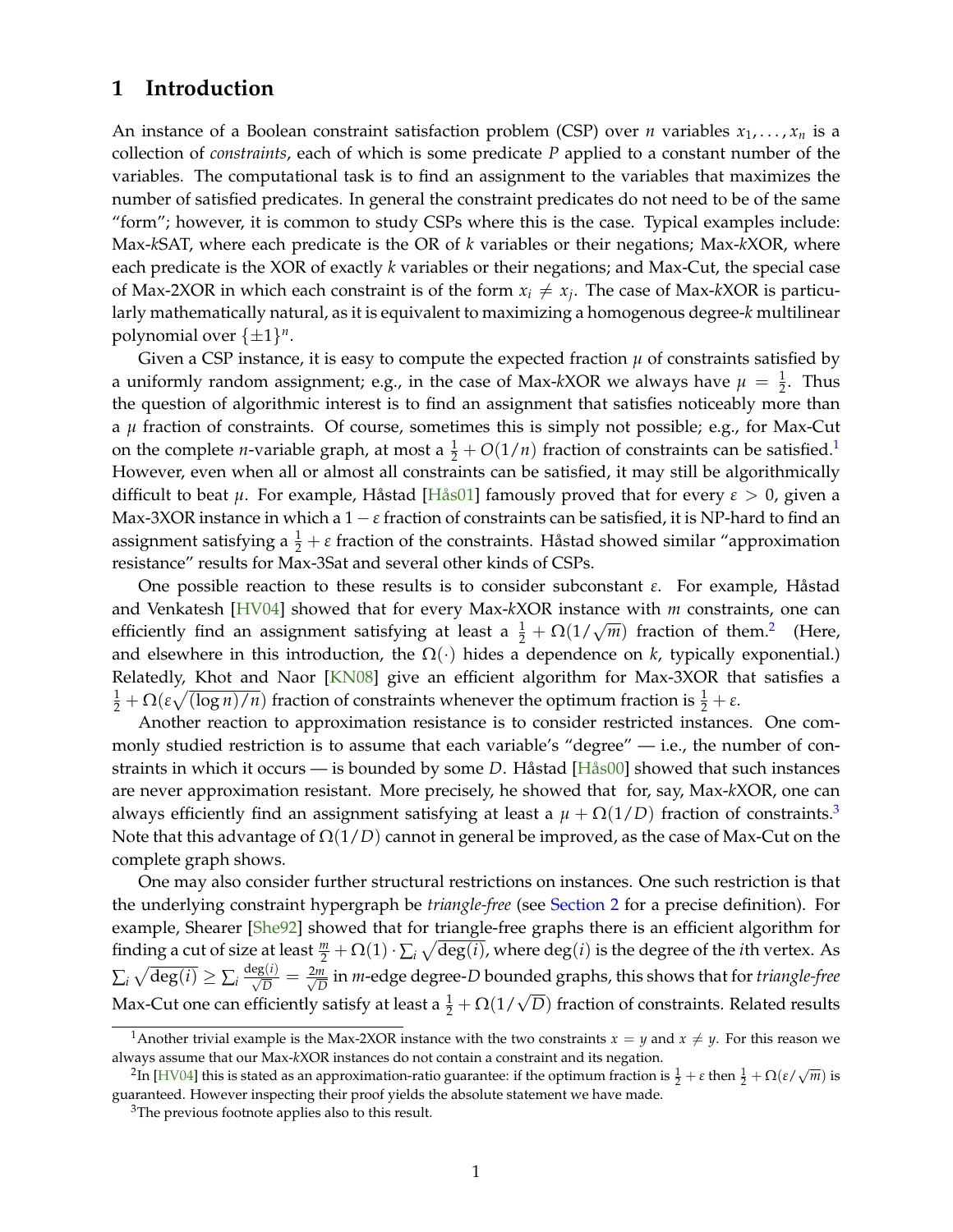<span id="page-2-4"></span>have also been shown for degree-bounded instances of Maximum Acyclic Subgraph [\[BS90\]](#page-13-0), Min-Bisection [\[Alo97\]](#page-13-1) and Ordering *k*-CSPs [\[GZ12,](#page-14-5) [Mak13\]](#page-14-6).

### **1.1 Recent developments and our work**

In a recent surprising development, Farhi, Goldstone, and Gutmann [\[FGG14\]](#page-14-7) gave an efficient *quantum* algorithm that, for Max-3XOR instances with degree bound *D*, finds an assignment satisfying a  $\frac{1}{2} + \Omega(D^{-3/4})$  fraction of the constraints. In addition, Farhi et al. show that if the Max-Siying a  $\frac{1}{2} + \Omega(D^{(1)})$  fraction of the constraints. In addition, Farm et al. show that if the Max-<br>3XOR instance is "triangle-free" then an efficient quantum algorithm can satisfy a  $\frac{1}{2} + \Omega(1/\sqrt{D})$ fraction of the constraints.

Farhi et al.'s result was perhaps the first example of a quantum algorithm providing a better CSP approximation guarantee than that of the best known classical algorithm (namely Hås-tad's [\[Hås00\]](#page-14-3), for Max-3XOR). As such it attracted quite some attention.<sup>[4](#page-2-0)</sup> In this paper we show that classical algorithms can match, and in fact outperform, Farhi et al.'s quantum algorithm.

**First result: Max-***k***XOR.** We will present two results. The first result is about instances of Max*k*XOR.

<span id="page-2-1"></span>**Theorem 1.1.** *There is a constant*  $c = \exp(-O(k))$  *and a randomized algorithm running in time*  $poly(m, n, \exp(k))$  *that, given an instance*  $\Im$  *of Max-kXOR with m constraints and degree at most D,* finds with high probability an assignment  $x \in \{\pm 1\}^n$  such that

<span id="page-2-2"></span>
$$
\left| val_{\Im}(x) - \frac{1}{2} \right| \ge \frac{c}{\sqrt{D}} \,. \tag{1.1}
$$

*Here val*<sub> $\Im$ </sub>(*x*) *denotes the fraction of constraints satisfied by x. In particular, for odd k, by trying the assignment and its negation, the algorithm can output an x satisfying*

<span id="page-2-3"></span>
$$
val_{\Im}(x) \ge \frac{1}{2} + \frac{c}{\sqrt{D}} \,. \tag{1.2}
$$

In [Section 3](#page-6-0) we give a simple, self-contained proof of [Theorem 1.1](#page-2-1) in the special case of Max-3XOR. For higher *k* we obtain it from a more general result [\(Theorem 4.2\)](#page-8-0) that gives a constructive version of a theorem of Dinur, Friedgut, Kindler and O'Donnell [\[DFKO07\]](#page-13-2). This result shows how to attain a significant deviation from the random assignment value for multivariate low-degree polynomials with low influences. See [Section 4.](#page-7-0)

We note that the deviation <sup>Ω</sup>(1/<sup>√</sup> *D*) in [\(1.1\)](#page-2-2) is optimal. To see why, consider any *D*-regular graph on *n* vertices, and construct a Max-2XOR instance  $\Im$  as follows. For every edge  $(i, j)$  in the graph we randomly and independently include either the constraint  $x_i = x_j$  or  $x_i \neq x_j$ . For every fixed *x*, the quantity  $\mathrm{val}_{\Im}(x)$  has distribution  $\frac{1}{m}$ Binomial $(m, \frac{1}{2})$  $(\frac{1}{2})$ , where  $m = \frac{nD}{2}$ . Hence a Chernoff-and-union-bound argument shows that with high probability all  $2^n$  assignments will  $\int \frac{d\mathbf{x}}{\mathbf{x}} \cdot d\mathbf{x}$  assignments with a set  $\int \frac{d\mathbf{x}}{\mathbf{x}} \cdot d\mathbf{x}$  and  $\int \frac{d\mathbf{x}}{\mathbf{x}} \cdot d\mathbf{x}$  are  $\int \frac{d\mathbf{x}}{\mathbf{x}} \cdot d\mathbf{x}$  and  $\int \frac{d\mathbf{x}}{\mathbf{x}} \cdot d\mathbf{x}$  and  $\int \frac{d\mathbf{x}}{\mathbf{x}} \cdot d\mathbf{x}$  are  $\int \frac{d\mathbf{x}}{\mathbf{x$ 

**General CSPs.** As noted earlier, the case of Max-Cut on the complete graph shows that for general CSPs, and in particular for Max-2XOR, we cannot guarantee a positive advantage of general C5rs, and in particular for Max-2∧OK, we cannot guarantee a positive advantage of Ω(1/ $\sqrt{D}$ ) as in [\(1.2\)](#page-2-3). In fact, a positive advantage of Ω(1/D) is the best possible, showing that the guarantee of Håstad [\[Hås00\]](#page-14-3) is tight in general.

<span id="page-2-0"></span><sup>4</sup>As evidenced by the long list of authors on this paper; see also <http://www.scottaaronson.com/blog/?p=2155>.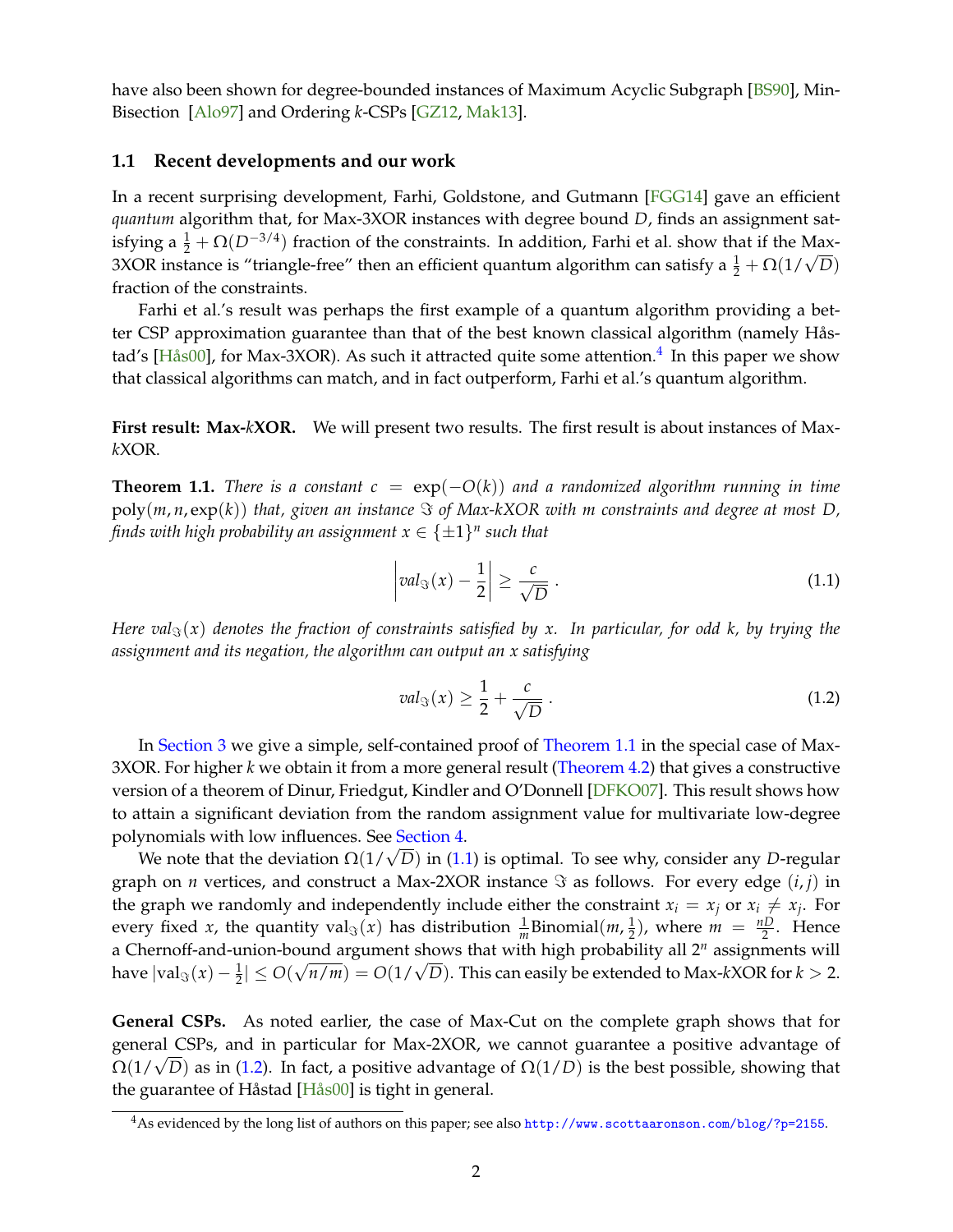A similar example can be shown for Max-2SAT: consider an instance with  $D^2$  variables and imagine them placed on a  $D \times D$  grid. For any two variables in the same row add the constraint *x* ∨ *y* and for any two variables in the same column add the constraint  $\bar{x}$  ∨  $\bar{y}$ . Then each variable participates in  $O(D)$  clauses, and it can be verified that the best assignment satisfies  $3/4 + O(1/D)$ fraction of the clauses. We do not know if the same holds for Max-3SAT and we leave that as an open question.

Sometimes no advantage over random is possible. For instance, consider the following instance with 8 clauses on 6 variables, in which *any* assignment satisfies exactly 1/2 of the clauses:

{NAE(
$$
x_1
$$
,  $x_2$ ,  $x_3$ ),  
AE( $y_1$ ,  $x_2$ ,  $x_3$ ), AE( $x_1$ ,  $y_2$ ,  $x_3$ ), AE( $x_1$ ,  $x_2$ ,  $y_3$ ),  
NAE( $x_1$ ,  $y_2$ ,  $y_3$ ), NAE( $y_1$ ,  $x_2$ ,  $y_3$ ), NAE( $y_1$ ,  $y_2$ ,  $x_3$ ),  
AE( $y_1$ ,  $y_2$ ,  $y_3$ )},

where NAE denotes the "not all equal" constraint, and AE is the "all equal" constraint.

**Second result: triangle-free instances of general CSPs.** Despite the above examples, our sec-**Second result: triangle-free instances of general CSPS.** Despite the above examples, our sec-<br>ond result shows that it is possible to recover the optimal advantage of 1/√D for triangle-free instances of *any CSP*:

<span id="page-3-2"></span>**Theorem 1.2.** *There is a constant*  $c = \exp(-O(k))$  *and a randomized algorithm running in time*  $poly(m, n, exp(k))$  *time that, given a triangle-free, degree-D CSP instance*  $\Im$  *with m arbitrary constraints,* each of arity between 2 and k, finds with high probability an assignment  $x \in \{\pm 1\}^n$  such that

$$
val_{\Im}(x)\geq \mu+\frac{c}{\sqrt{D}}.
$$

*Here*  $\mu$  *is the fraction of constraints in*  $\Im$  *that would be satisfied in expectation by a random assignment.* 

This theorem is proved in [Section 5.](#page-10-0) For simplicity, we state our results as achieving *randomized* algorithms and leave the question of derandomizing them (e.g., by replacing true random bits with  $O(k)$ -wise independence or some other such distribution) to future work.

#### **1.2 Overview of our techniques**

All three algorithms that we present in this work follow the same broad outline, while the details are different in each case. To produce an assignment that beats a random assignment, the idea is to partition the variables in to two sets (*F*, *G*) with *F* standing for 'Fixed' and *G* standing for 'Greedy' (in [Section 4,](#page-7-0) these correspond to  $[n] \setminus U$  and U respectively). The variables in *F* are assigned independent and uniform random bits and the variables in *G* are assigned values *greedily* based on the values already assigned to *F*. We will refer to constraints with exactly one variable from *G* as *active* constraints. The design of the *greedy* assignments and their analysis is driven by two key objectives.

- <span id="page-3-1"></span>1. Obtain a significant advantage over the random assignment on *active* constraints.
- <span id="page-3-0"></span>2. Achieve a value that is at least as good as the random assignment on inactive constraints.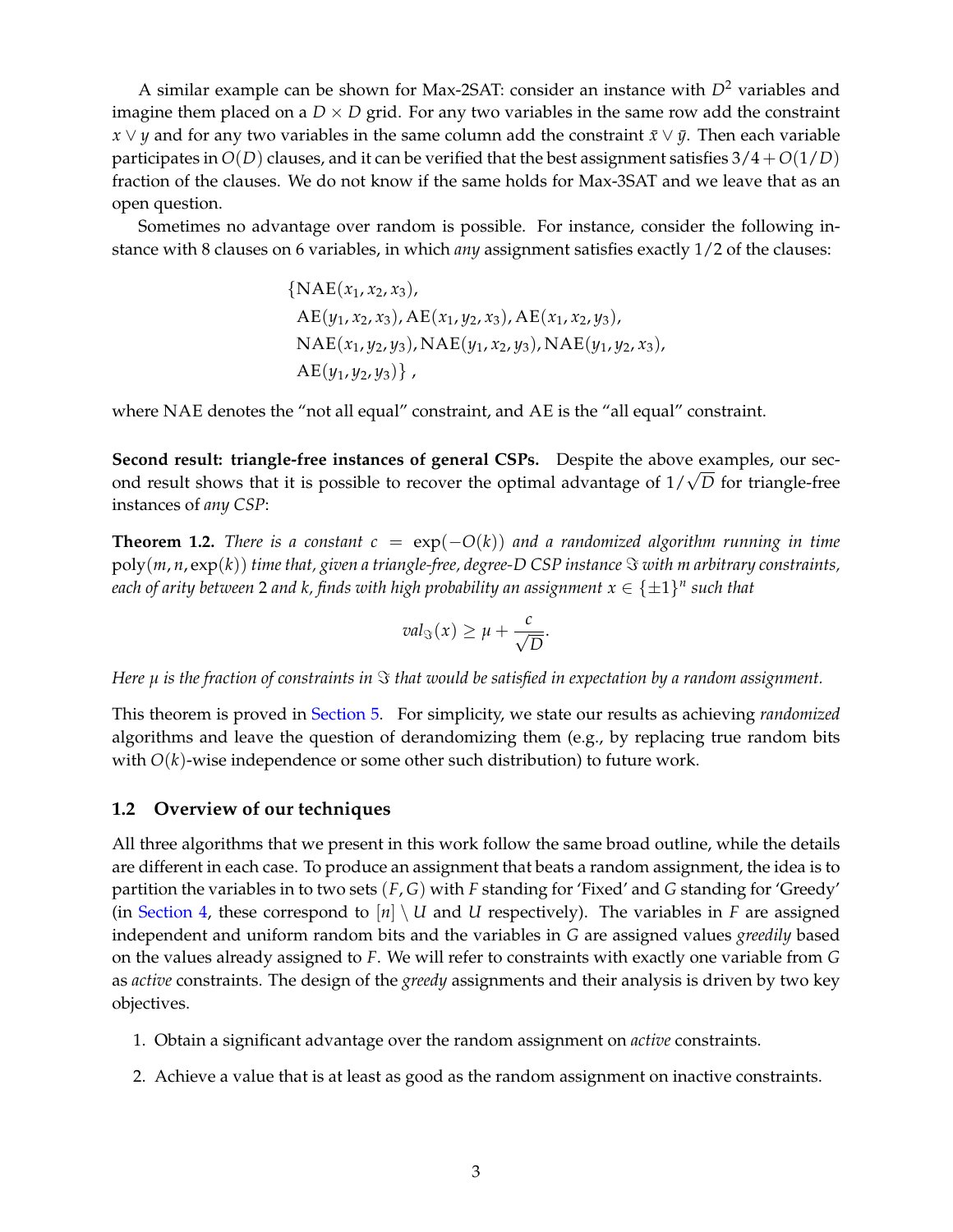<span id="page-4-1"></span>The simplest example is the algorithm for Max-3XOR that we present in [Section 3.](#page-6-0) First, we appeal to a *decoupling* trick due to Khot-Naor [\[KN08\]](#page-14-2) to give an efficient approximation-preserving reduction from an arbitrary instance  $\Im$  of Max-3XOR to a bipartite instance  $\tilde{\Im}$ . Specifically, the instance  $\tilde{\Im}$  will contain two sets of variables  $\{y_i\}_{i\in[n]}$  and  $\{z_i\}_{i\in[n]}$ , with every constraint having exactly one variable from  $\{y_i\}_{i \in [n]}$  and two variables from  $\{z_j\}_{j \in [n]}$ . Notice that if we set  $G = \{y_i\}_{i \in [n]}$ , then objective [\(2\)](#page-3-0) holds vacuously, i.e., every constraint in  $\tilde{S}$  is active. The former objective [\(1\)](#page-3-1) is achieved as a direct consequence of anticoncentration of low degree polynomials (see [Fact 2.3\)](#page-6-1). In the case of Max-*k*XOR, the second objective is achieved by slightly modifying the greedy assignment: we flip each of the assignments for the greedy variables with a small probability *η* (that corresponds to one of the extrema of the degree-*k* Chebyshev polynomials of the first kind).

Our algorithm for *triangle-free* instances begins by picking (*F*, *G*) to be a random partition of the variables. In this case, after fixing a random assignment to *F*, a natural greedy strategy would proceed as follows: Assign each variable in *G* a value that satisfies the maximum the number of its own active constraints.

In order to achieve objective [\(2\)](#page-3-0), it is sufficient if for each inactive constraint its variables are assigned independently and uniformly at random. Since the instance is *triangle-free*, for every pair of variables  $x_i, x_j \in G$  the active constraints of  $x_i$  and  $x_j$  are over disjoint sets of variables. This implies that the greedy assignments for variables within each inactive constraint are already independent. Unfortunately, the greedy assignment as defined above could possibly be biased, and in general much worse than a random assignment on the inactive constraints. We overcome this technical hurdle by using a modified greedy strategy defined as follows. Assign −1 to all variables in *G* and then for each variable  $x_i \in G$ , consider the change in the number of active constraints satisfied if we flip  $x_i$  from −1 to 1. The algorithm will flip the value only if this number exceeds an appropriately chosen threshold *θ<sup>i</sup>* . The threshold *θ<sup>i</sup>* is chosen so as to ensure that over all choices of values to  $F$ , the assignment to  $x_i$  is unbiased. Triangle-freeness implies that these assignments are independent within each inactive constraint. Putting these ideas together, we obtain the algorithm for triangle-free instances discussed in [Section 5.](#page-10-0)

## <span id="page-4-0"></span>**2 Preliminaries**

**Constraint satisfaction problems.** We will be considering a somewhat general form of constraint satisfaction problems. An instance for us will consist of *n* Boolean variables and *m* constraints. We call the variables  $x_1, \ldots, x_n$ , and we henceforth think of them as taking the Boolean values  $\pm 1$ . Each constraint is a pair  $(P_\ell, S_\ell)$  (for  $\ell \in [m]$ ) where  $P_\ell: \{\pm 1\}^r \to \{0,1\}$  is the *predicate*, and  $S_\ell$ is the *scope*, an ordered *r*-tuple of distinct coordinates from [*n*]. The associated constraint is that  $P_{\ell}(x_{S_{\ell}}) = 1$ , where we use the notation  $x_S$  to denote variables *x* restricted to coordinates *S*. We always assume (without loss of generality) that  $P_\ell$  depends on all  $r$  coordinates. The number  $r$  is called the *arity* of the constraint, and throughout this paper *k* will denote an upper bound on the arity of all constraints. Typically we think of *k* as a small constant.

We are also interested in the special case of Max-*k*XOR. By this we mean the case when all constraints are XORs of exactly  $k$  variables or their negations; in other words, when every  $P_\ell$  is of the form  $P_\ell(x_1, \ldots, x_k) = \frac{1}{2} \pm \frac{1}{2}x_1x_2\cdots x_k$ . When discussing Max-*k*XOR we will also always make the assumption that all scopes are distinct as sets; i.e., we don't have the same constraint or its negation more than once.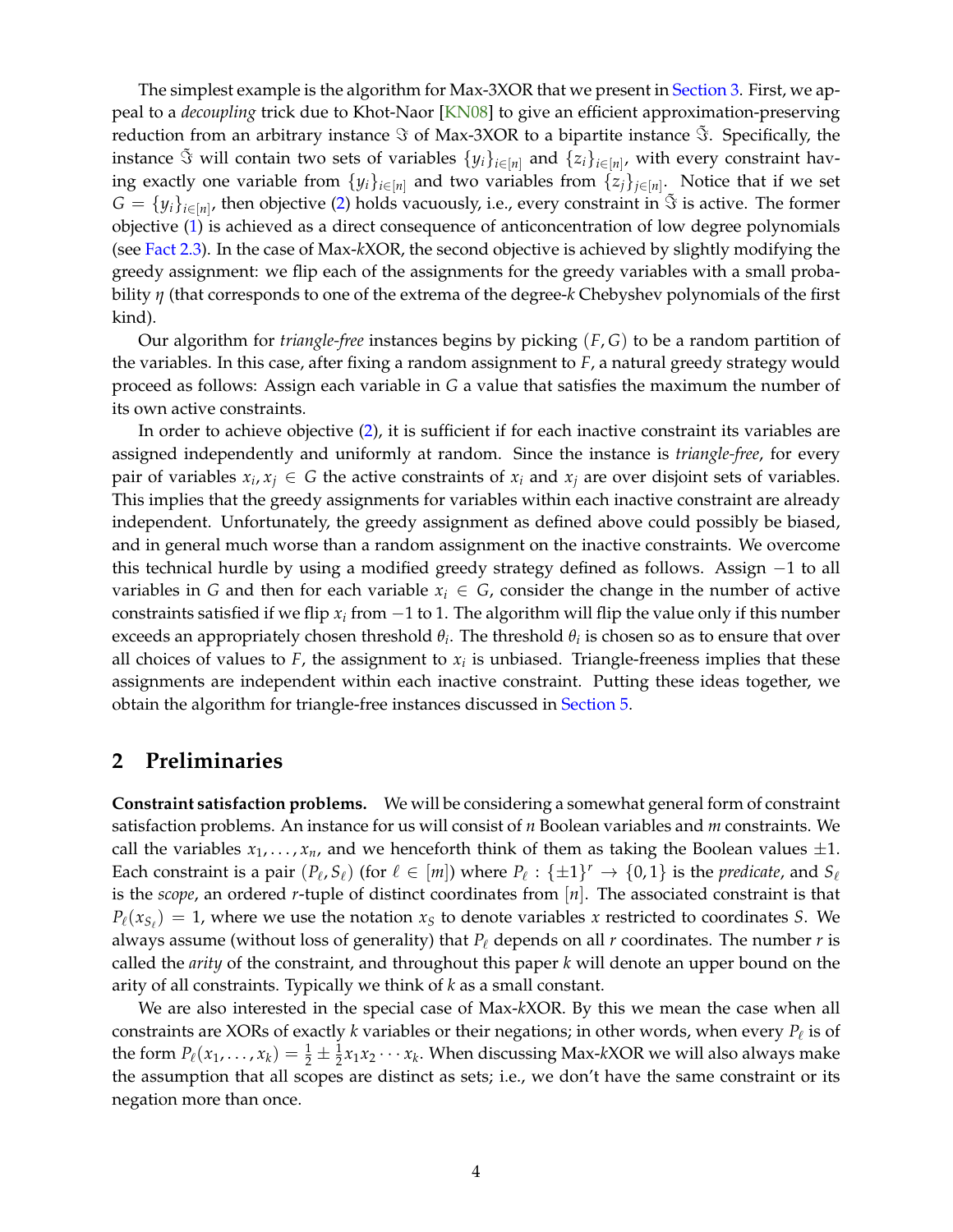<span id="page-5-4"></span>

<span id="page-5-0"></span>Figure 1: The two forbidden configurations for triangle-free instances

**Hypergraph structure.** We will be particularly interested in the *degree* deg(*i*) of each variable  $x_i$ in an instance. This is simply the number of constraints in which  $x_i$  participates; i.e.,  $\#\{\ell : S_\ell \ni i\}.$ Throughout this work, we let *D* denote an upper bound on the degree of all variables.

For our second theorem, we will need to define the notion of "triangle-freeness".

<span id="page-5-2"></span>**Definition 2.1.** We say that an instance is *triangle-free* if the scopes of any two distinct constraints intersect on at most one variable ("no overlapping constraints") and, moreover, there are no three distinct constraints any two of whose scopes intersect ("no hyper-triangles"), see Figure [1.](#page-5-0)

**Fourier representation.** We recall that any Boolean function  $f: \{\pm 1\}^n \to \mathbb{R}$  can be represented by a multilinear polynomial, or *Fourier expansion*,

$$
f(x) = \sum_{S \subset [n]} \widehat{f}(S)x^S, \quad \text{where } x^S \stackrel{\text{def}}{=} \prod_{i \in S} x_i.
$$

For more details see, e.g., [\[O'D14\]](#page-14-8); we recall here just a few facts we'll need. First,  $\mathbb{E}[f(x)] =$  $\hat{f}(\emptyset)$ . (Here and throughout we use **boldface** for random variables; furthermore, unless otherwise specified *x* refers to a uniformly random Boolean string.) Second, Parseval's identity is  $||f||_2^2 =$  $\mathbb{E}[f(x)^2] = \sum_S \widehat{f}(S)^2$ , from which it follows that  $\text{Var}[f(x)] = \sum_{S \neq \emptyset} \widehat{f}(S)^2$ . Third,

$$
\mathrm{Inf}_i[f] = \sum_{S \ni i} \widehat{f}(S)^2 = \mathbb{E}[(\partial_i f)(x)^2],
$$

where *∂<sup>i</sup> f* is the *derivative* of *f* with respect to the *i*th coordinate. This can be defined by the factorization  $f(x) = x_i \cdot (\partial_i f)(x') + g(x')$ , where  $x' = (x_1, \ldots, x_{i-1}, x_{i+1}, \ldots, x_n)$ , or equivalently  $\frac{dy}{dx}$  *by*  $\partial_i f(x') = \frac{f(x',+1)-f(x',-1)}{2}$  $\frac{(-f(x',-1))}{2}$ , where here  $(x',b)$  denotes  $(x_1,\ldots,x_{i-1},b,x_{i+1},\ldots,x_n)$ . We record here a simple fact about these derivatives:

<span id="page-5-3"></span>**Lemma 2.2.** For any predicate  $P: \{\pm 1\}^r \to \{0, 1\}$ ,  $r \geq 2$ , we have  $\text{Var}[(\partial_i P)(x)] \geq \Omega(2^{-r})$  for all i.

*Proof.* The function  $\partial_i P(x)$  takes values in  $\{-\frac{1}{2}, 0, \frac{1}{2}\}$ . It cannot be constantly 0, since we assume *P* depends on its *i*th input. It also cannot be constantly  $\frac{1}{2}$ , else we would have  $P(x) = \frac{1}{2} + \frac{1}{2}x_i$  and so *P* would not depend on all  $r \geq 2$  coordinates. Similarly it cannot be constantly  $-\frac{1}{2}$ . Thus  $\partial_i P(x)$ is nonconstant, so its variance is  $\Omega(2^{-r})$ .  $\Box$ 

Given an instance and an assignment  $x \in {\pm 1}^n$ , the number of constraints satisfied by the assignment is simply  $\sum_{\ell} P_{\ell}(x_{S_{\ell}})$ . This can be thought of as a multilinear polynomial  $\{\pm 1\}^n \to \mathbb{R}$ of degree<sup>[5](#page-5-1)</sup> at most *k*. We would like to make two minor adjustments to it, for simplicity. First, we

<span id="page-5-1"></span><sup>5</sup>We have the usual unfortunate terminology clash; here we mean degree as a polynomial.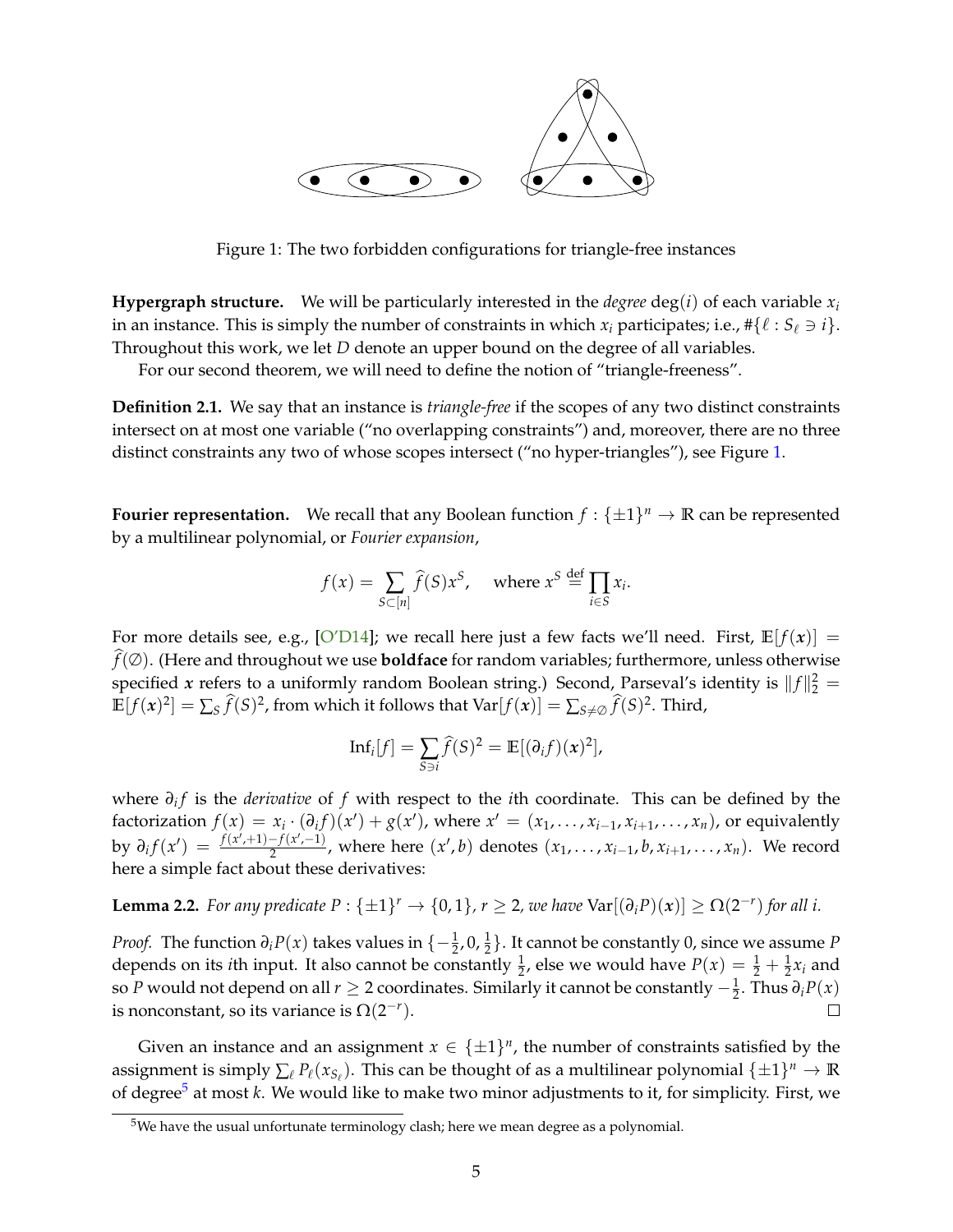<span id="page-6-2"></span>will normalize it by a factor of  $\frac{1}{m}$  so as to obtain the *fraction* of satisfied constraints. Second, we will replace  $P_\ell$  with  $P_\ell$ , defined by

$$
\overline{P}_{\ell} = P_{\ell} - \mathbb{E}[P_{\ell}] = P_{\ell} - \widehat{P}_{\ell}(\emptyset).
$$

In this way,  $\overline{P}_\ell(x_{S_\ell})$  represents the *advantage* over a random assignment. Thus given an instance, we define the *associated polynomial*  $\mathfrak{P}(x)$  by

$$
\mathfrak{P}(x) = \frac{1}{m} \sum_{\ell=1}^m \overline{P}_{\ell}(x_{S_{\ell}}).
$$

This is a polynomial of degree at most *k* whose value on an assignment *x* represents the advantage obtained over a random assignment in terms of the fraction of constraints satisfied. In general, the algorithms in this paper are designed to find assignments  $x \in \{\pm 1\}^n$  with  $\mathfrak{P}(x) \ge \Omega(\frac{1}{\sqrt{n}})$ *D* ).

**Low-degree polynomials often achieve their expectation.** Our proofs will frequently rely on the following fundamental fact from Fourier analysis, whose proof depends on the well-known "hypercontractive inequality". A proof of this fact appears in, e.g.,  $[O'D14$ , Theorem 9.24].

<span id="page-6-1"></span>**Fact 2.3.** Let  $f: \{\pm 1\}^n \to \mathbb{R}$  be a multilinear polynomial of degree at most k. Then  $\mathbb{P}[f(x) \ge \mathbb{E}[f]] \ge$ 1 4 exp(−2*k*)*. In particular, by applying this to f* <sup>2</sup> *, which has degree at most* 2*k, we get*

$$
\mathbb{P}\Big[|f(x)| \geq \|f\|_2\Big] \geq \exp(-O(k))
$$

*which implies that*

$$
\mathbb{E}\Big[|f(x)|\Big] \geq \exp(-O(k)) \cdot \|f\|_2 \geq \exp(-O(k)) \cdot \mathrm{stddev}[f(x)].
$$

## <span id="page-6-0"></span>**3 A simple proof for Max-3XOR**

We begin by proving [Theorem 1.1](#page-2-1) in the case of Max-3XOR, as the proof can be somewhat streamlined in this case. Given an instance of Max-3XOR we have the corresponding polynomial

$$
\mathfrak{P}(x) = \sum_{|S|=3} \widehat{\mathfrak{P}}(S) x^S = \sum_{i,j,k \in [n]} a_{ijk} x_i x_j x_k,
$$

where  $\widehat{\mathfrak{P}}(S) \in \{\pm \frac{1}{2m}, 0\}$  depending on whether the corresponding constraint exists in the instance, and where we have introduced  $a_{ijk} = \frac{1}{6}\hat{\mathfrak{P}}(\{i, j, k\})$  for  $i, j, k \in [n]$  distinct. We now use the trick of "decoupling" the first coordinate (cf. [\[KN08,](#page-14-2) Lem. 2.1]); i.e., our algorithm will consider  $\widetilde{\mathfrak{P}}(y, z)$  =  $\sum_{i,j,k}a_{ijk}y_iz_jz_k$ , where  $y_1,\ldots,y_n,z_1,\ldots,z_n$  are new variables. The algorithm will ultimately produce a good assignment  $y, z \in {\pm 1}^n$  for  $\widetilde{\mathfrak{P}}$ . Then it will define an assignment  $x \in {\pm 1}^n$  by using one of three "randomized rounding" schemes:

$$
\text{w.p. } \frac{4}{9}, \ x_i = \begin{cases} y_i & \text{w.p. } \frac{1}{2} \\ z_i & \text{w.p. } \frac{1}{2} \end{cases} \ \forall i; \qquad \text{w.p. } \frac{4}{9}, \ x_i = \begin{cases} y_i & \text{w.p. } \frac{1}{2} \\ -z_i & \text{w.p. } \frac{1}{2} \end{cases} \ \forall i; \qquad \text{w.p. } \frac{1}{9}, \ x_i = -y_i \ \forall i.
$$

We have that  $\mathbb{E}[\mathfrak{P}(x)]$  is equal to

$$
\frac{4}{9} \sum_{i,j,k} a_{ijk} \left(\frac{y_i + z_i}{2}\right) \left(\frac{y_j + z_j}{2}\right) \left(\frac{y_k + z_k}{2}\right) + \frac{4}{9} \sum_{i,j,k} a_{ijk} \left(\frac{y_i - z_i}{2}\right) \left(\frac{y_j - z_j}{2}\right) \left(\frac{y_k - z_k}{2}\right) + \frac{1}{9} \sum_{i,j,k} a_{ijk} (-y_i) (-y_j) (-y_k)
$$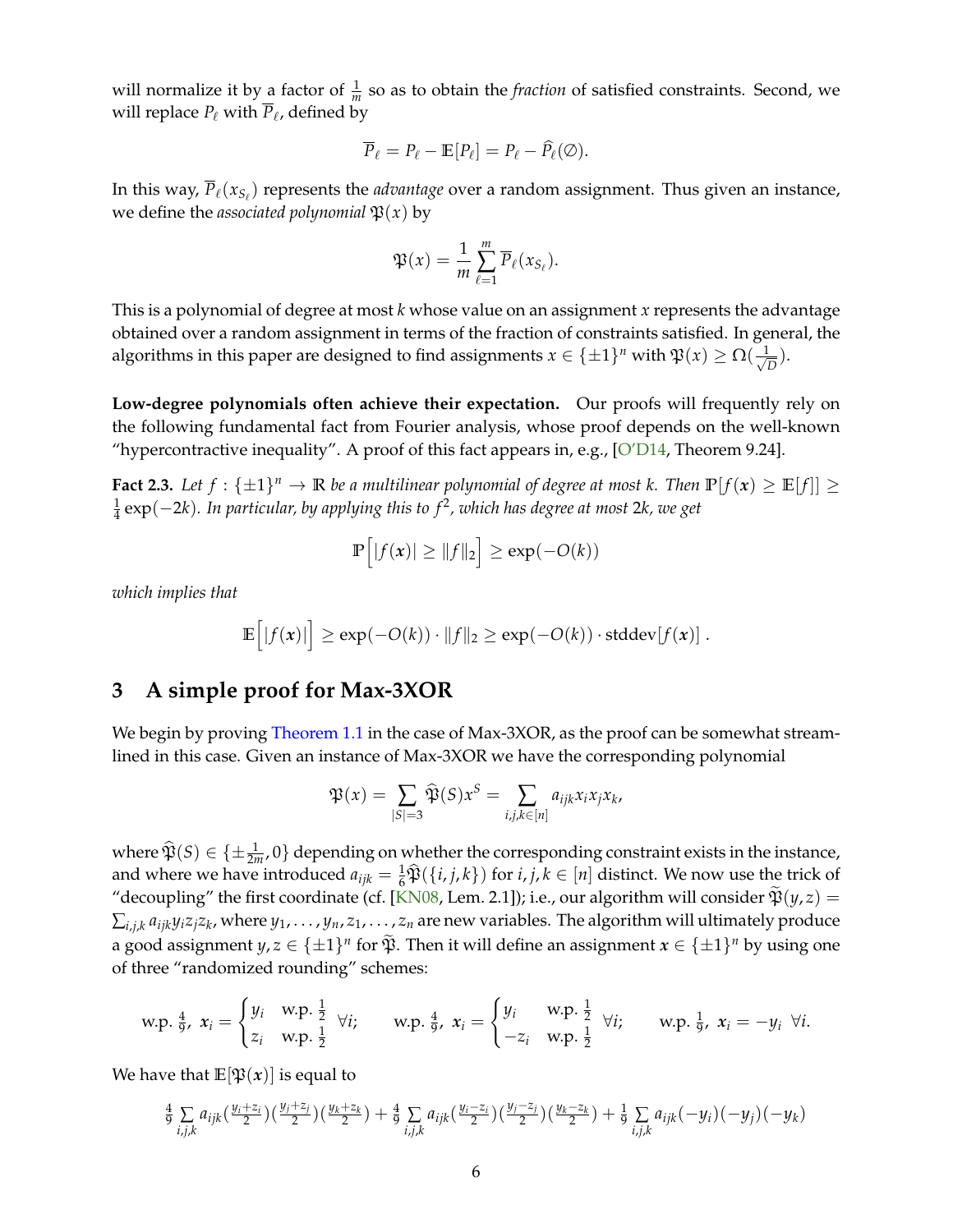<span id="page-7-2"></span>
$$
= \frac{1}{9} \sum_{i,j,k} a_{ijk} (y_i z_j z_k + z_i y_j z_k + z_i z_j y_k) = \frac{1}{3} \widetilde{\mathfrak{P}}(y, z).
$$
 (3.1)

Thus in expectation, the algorithm obtains an assignment for  $\mathfrak P$  achieving at least  $\frac{1}{3}$  of what it achieves for  $\mathfrak{P}$ .

Let us now write  $\mathfrak{P}(y, z) = \sum_i y_i G_i(z)$ , where  $G_i(z) = \sum_{j,k} a_{ijk} z_j z_k$ . It suffices for the algorithm to find an assignment for *z* such that  $\sum_i |G_i(z)|$  is large, as it can then achieve this quantity by taking  $y_i = \text{sgn}(G_i(z))$ . The algorithm simply chooses  $z \in {\pm 1}^n$  uniformly at random. By Parseval we have  $\mathbb{E}[G_i(z)^2] = \sum_{j < k} (2a_{ijk})^2 = \frac{1}{9} \text{Inf}_i[\mathfrak{P}]$  for each *i*. Applying [Fact 2.3](#page-6-1) (with  $k = 2$ ) we therefore get  $\mathbb{E}[|G_i(z)|] \geq \Omega(1) \cdot \sqrt{\text{Inf}_i[\mathfrak{P}]}$ . Since  $\text{Inf}_i[\mathfrak{P}] = \deg(i)/4m^2$ , we conclude

<span id="page-7-1"></span>
$$
\mathbb{E}\bigg[\sum_i |G_i(z)|\bigg] \geq \Omega(1) \cdot \sum_i \frac{\sqrt{\deg(i)}}{m} \geq \Omega(1) \cdot \sum_i \frac{\deg(i)}{m\sqrt{D}} = \Omega(1) \cdot \frac{1}{\sqrt{D}}.
$$

As  $\sum_i |G_i(z)|$  is bounded by 1/2, Markov's inequality implies that the algorithm can with high probability find a *z* achieving  $\sum_i |G_i(z)| \ge \Omega(\frac{1}{\sqrt{2}})$  $\frac{D}{D}$ ) after  $O(\sqrt{D})$  trials of *z*. As stated, the algorithm then chooses *y* appropriately to attain  $\widetilde{\mathfrak{P}}(y,z) \geq \Omega(\frac{1}{\sqrt{2}})$  $\frac{1}{\sqrt{D}}$ ), and finally gets  $\frac{1}{3}$  of this value (in expectation) for  $\mathfrak{P}(x)$ .

**Derandomization.** It is easy to efficiently derandomize the above algorithm. The main step is to recognize that " $(2, 4)$ -hypercontractivity" is all that's needed for [Fact 2.3](#page-6-1) (perhaps with a worse constant); thus it holds even when the random bits are merely 4-wise independent. This is well known, but we could not find an explicit reference; hence we give the proof in the case when *f* is homogeneous of degree 2 (the case that's needed in the above algorithm). Without loss of generality we may assume  $\mathbb{E}[f(x)] = 0$  and  $\mathbb{E}[f(x)^2] = 1$ . Then it's a simple exercise to check that  $\mathbb{E}[f(x)^4] \leq 15$ , and this only requires the bits of *x* to be 4-wise independent. But now

$$
\mathbb{P}[f(x) \ge 0] = \mathbb{E}[1_{\{f(x) \ge 0\}}] \ge \mathbb{E}[.13f(x) + .06f(x)^2 - .002f(x)^4] \ge .06 - .002 \cdot 15 = .03
$$

where we used the elementary fact  $1_{\{t\geq0\}} \geq .13t + .06t^2 - .002t^4$  for all  $t \in \mathbb{R}$ . Thus indeed the algorithm can find a *z* achieving  $\sum_i |G_i(z)| \ge \Omega(\frac{1}{\sqrt{2}})$  $\frac{1}{D}$ ) by enumerating all strings in a 4-wise independent set; it is well known this can be done in polynomial time. Following this, the algorithm chooses string *y* deterministically. Finally, it is clear that each of the three different randomized rounding schemes only requires 3-wise independence, and a deterministic algorithm can simply try all three and choose the best one.

## <span id="page-7-0"></span>**4 A general result for bounded-influence functions**

One can obtain our [Theorem 1.1](#page-2-1) for higher odd *k* by generalizing the proof in the preceding section. Constructing the appropriate "randomized rounding" scheme to decouple the first variable becomes slightly more tricky, but one can obtain the identity analogous to [\(3.1\)](#page-7-1) through the use of Chebyshev polynomials. At this point the solution becomes very reminiscent of the Dinur et al. [\[DFKO07\]](#page-13-2) work. Hence in this section we will simply directly describe how one can make [\[DFKO07\]](#page-13-2) algorithmic.

The main goal of [\[DFKO07\]](#page-13-2) was to understand the "Fourier tails" of bounded degree-*k* polynomials. One of their key technical results was the following theorem, showing that if a degree-*k* polynomial has all of its influences small, it must deviate significantly from its mean with noticeable probability: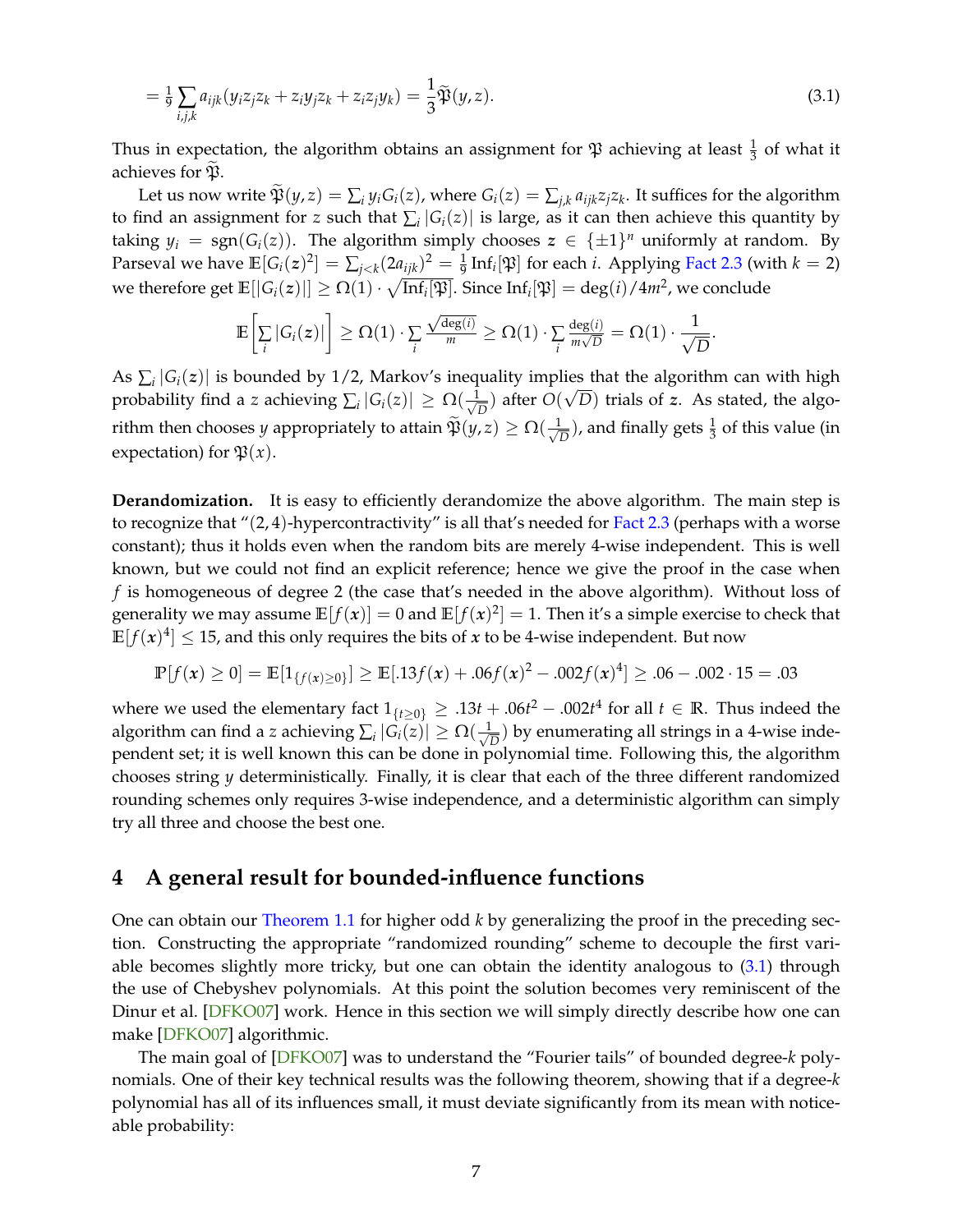<span id="page-8-5"></span><span id="page-8-1"></span>**Theorem 4.1.** *([\[DFKO07,](#page-13-2) Theorem 3].) There is a universal constant C such that the following holds. Suppose*  $g : {\pm 1}^n \to \mathbb{R}$  *is a polynomial of degree at most k and assume*  $Var[g] = 1$ *. Let t*  $\geq 1$  *and*  $suppose that \ln f_i[g] \leq C^{-k}t^{-2}$  for all  $i \in [n]$ . Then

$$
\mathbb{P}[|g(x)| \ge t] \ge \exp(-Ct^2k^2 \log k).
$$

In the context of Max-*k*XOR, this theorem already nearly proves our [Theorem 1.1.](#page-2-1) The reason is that in this context, the associated polynomial  $\mathfrak{P}(x)$  is given by

$$
\mathfrak{P}(x) = \frac{1}{2m} \sum_{\ell=1}^m b_\ell \prod_{j \in S_\ell} x_j, \text{ where } b_\ell \in \{-1, 1\}.
$$

Hence Var $[\mathfrak{P}] = 1/4m$  and  $\text{Inf}_i[\mathfrak{P}] = \text{deg}(x_i)/4m^2 \leq D/4m^2$ . Taking  $g = 2$ √  $= 1/4m$  and  $\text{Inf}_i[\mathfrak{P}] = \text{deg}(x_i)/4m^2 \le D/4m^2$ . Taking  $g = 2\sqrt{m} \cdot \mathfrak{P}$  and  $t = \sqrt{m} \cdot \mathfrak{P}$ exp(−*O*(*k*)) · *m*/*D*, [Theorem 4.1](#page-8-1) immediately implies that

<span id="page-8-2"></span>
$$
\mathbb{P}\Big[|\mathfrak{P}(x)| \ge \exp(-O(k)) \cdot \frac{1}{\sqrt{D}}\Big] \ge \exp(-O(m/D)).\tag{4.1}
$$

This already shows the desired existential result, that there *exists* an assignment beating the random assignment by exp $(-O(k)) \cdot \frac{1}{\sqrt{k}}$  $\frac{1}{D}$ . The only difficulty is that the low probability bound in [\(4.1\)](#page-8-2) does not imply we can find such an assignment efficiently.

However this difficulty really only arises because [\[DFKO07\]](#page-13-2) had different goals. In their work, it was essential to show that *g* achieves a slightly large value on a completely *random* input.[6](#page-8-3) By contrast, we are at liberty to show *g* achieves a large value however we like — semi-randomly, greedily — so long as our method is algorithmic. That is precisely what we do in this section of the paper. Indeed, in order to "constructivize" [\[DFKO07\]](#page-13-2), the only fundamental adjustment we need to make is at the beginning of the proof of their Lemma 1.3: when they argue that " $\mathbb{P}[|\ell(x)| \ge t'] \ge$ exp(-*O*(*t*<sup>'2</sup>)) for the degree-1 polynomial  $\ell(x)$ ", we can simply greedily choose an assignment *x* with  $|\ell(x)| \ge t'$ .

Our constructive version of [Theorem 4.1](#page-8-1) follows. It directly implies our [Theorem 1.1,](#page-2-1) as described above.

<span id="page-8-0"></span>**Theorem 4.2.** *There is a universal constant C and a randomized algorithm such that the following holds.* Let  $g: \{\pm 1\}^n \to \mathbb{R}$  be a polynomial with degree at most k and  $\text{Var}[g] = 1$  be given. Let  $t \ge 1$  and suppose *that*  $\text{Inf}_i[g] ≤ C^{-k}t^{-2}$  *for all*  $i ∈ [n]$ *. Then with high probability the algorithm outputs an assignment*  $x$ *with*  $|g(x)| \geq t$ . The running time of the algorithm is  $poly(m, n, exp(k))$ , where m is the number of *nonzero monomials in g.*[7](#page-8-4)

The algorithm ADVRAND achieving Theorem [4.2](#page-8-0) is given below. It is derived directly from [\[DFKO07\]](#page-13-2), and succeeds with probability that is inverse polynomial in *n*.The success probability is then boosted by running the algorithm multiple times. We remark that  $\eta^{(k)}_0$  $\eta_0^{(k)}$ ,  $\eta_1^{(k)}$  $\eta_1^{(k)}, \ldots, \eta_k^{(k)}$ *k* denote the *k* + 1 extrema in  $[-1, 1]$  of the *k*th Chebyshev polynomial of the first kind  $T_k(x)$ , and are given by  $\eta_j^{(k)} = \cos(j\pi/k)$  for  $0 \le j \le k$ . We now describe the algorithm below, for completeness. In the rest of the section, we will assume without loss of generality that *k* is odd (for even *k*, we just think of the polynomial as being of degree  $k + 1$ , with the degree  $(k + 1)$  part being 0).

<span id="page-8-3"></span><sup>6</sup>Also, their efforts were exclusively focused on the parameter *k*, with quantitative dependencies on *t* not mattering. Our focus is essentially the opposite.

<span id="page-8-4"></span> $7$  For simplicity in our algorithm, we assume that exact real arithmetic can be performed efficiently.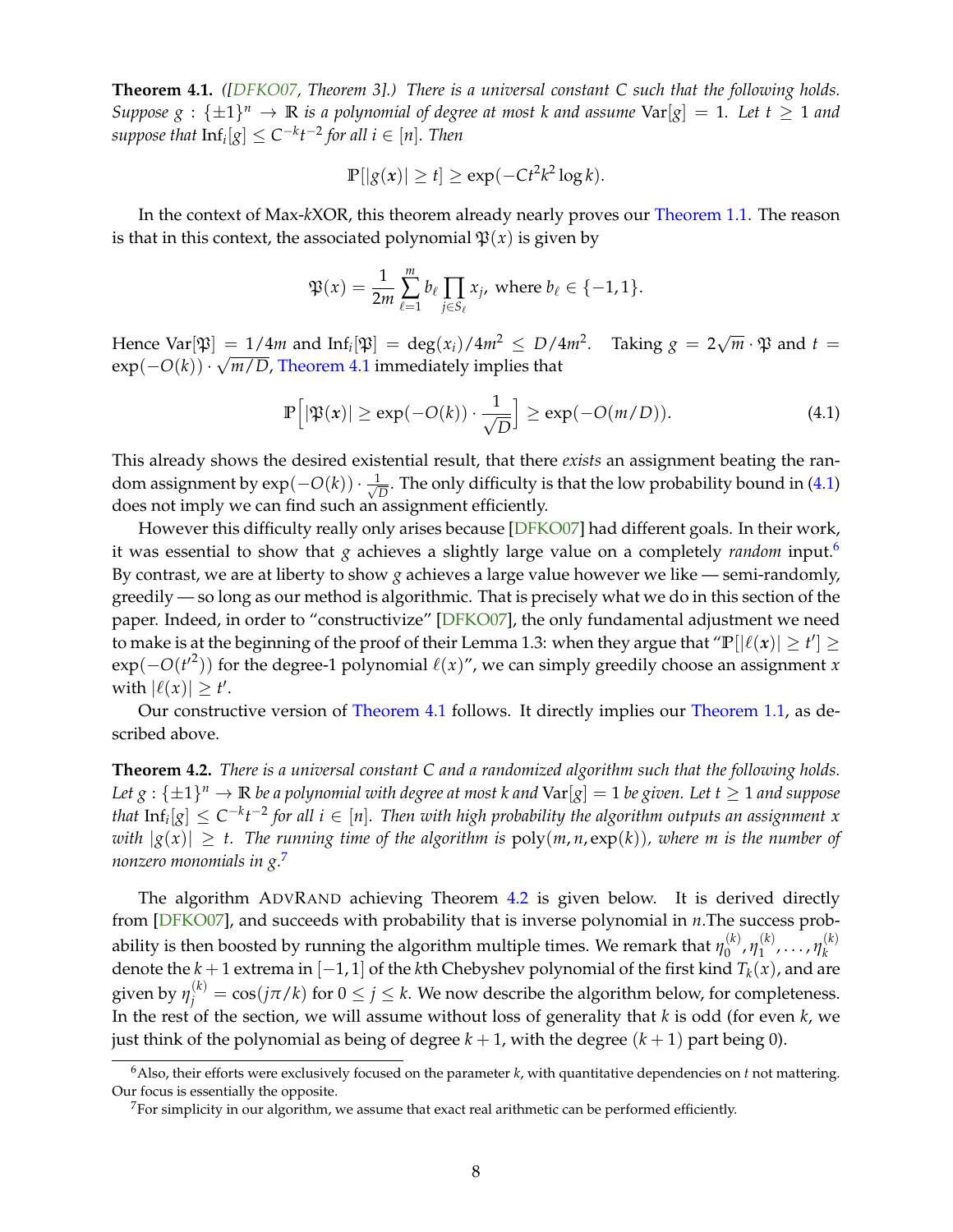### <span id="page-9-2"></span>**ADVRAND: Algorithm for Advantage over Average for degree** *k* **polynomials**

**Input:** a degree *k*-function *g* **Output:** an assignment *x*

- 1. Let  $1 \leq s \leq \log_2 k$  be a scale such that the mass (i.e., sum of squares of coefficients) of the Fourier transform of *g* on levels between 2*s*−<sup>1</sup> and 2*<sup>s</sup>* is at least 1/ log *k*.
- 2. For every  $i \in [n]$ , put *i* in set *U* with probability 2<sup>−*s*</sup>. For every  $i \notin U$ , set  $x_i \in \{-1, 1\}$ uniformly at random and let *y* be the assignment restricted to the variables in  $[n] \setminus U$ .
- 3. Let  $g_y$  be the restriction obtained. For every  $j \in U$ , set  $x_j = \text{sign}(\hat{g}_y({j})).$
- 4. Pick  $r \in \{0, 1, \ldots, k\}$  uniformly at random, and let  $\eta = \eta_r^{(k)}/2$ .
- 5. For each coordinate  $j \in U$ , flip  $x_j$  independently at random with probability  $(1 \eta)/2$ .
- 6. Output *x*.

We now give the analysis of the algorithm, following [\[DFKO07\]](#page-13-2). The second step of the algorithm performs a *random restriction*, that ensures that *g<sup>y</sup>* has a lot of mass on the first-order Fourier coefficients. The key lemma (that follows from the proof of Lemma 1.3 and Lemma 4.1 in [\[DFKO07\]](#page-13-2)) shows that we can find an assignment that obtains a large value for a polynomial with sufficient "smeared" mass on the first-order Fourier coefficients.

<span id="page-9-0"></span>**Lemma 4.3.** *Suppose g* : { $\pm 1$ }<sup>*N*</sup>  $\rightarrow \mathbb{R}$  *has degree at most k, t*  $\geq 1$ *, and*  $\sum_{i\in [N]} |\hat{g}(\{i\})| \geq 2t(k+1)$ *.* Thus a general matrix of the situation continual matrix of  $\in$  1.1)*N* and *Then a randomized polynomial time algorithm outputs a distribution over assignments*  $\pmb{x} \in \{-1,1\}^N$  *such that*

$$
\Pr_{x}[|g(x)| \ge t] \ge \exp(-O(k)).
$$

The algorithm proving [Lemma 4.3](#page-9-0) corresponds to Steps (3-6) of the Algorithm ADVRAND.

*Proof.* We sketch the proof, highlighting the differences to Lemma 1.3 of [\[DFKO07\]](#page-13-2). First we observe that by picking the assignment  $x_i^* = \text{sign}(\widehat{g}(\{i\}))$ , we can maximize the linear portion as

$$
\sum_{i\in[N]}\widehat{g}(\{i\})x_i^*=\sum_{i\in[N]}|\widehat{g}(\{i\})|\geq 2t(k+1).
$$

From this point on, we follow the proof of Lemma 1.3 in [\[DFKO07\]](#page-13-2) with their initial point  $x_0$  being set to  $x^*$ . Let  $\bm{z} \leftarrow_{\eta} \{\pm 1\}^N$  be a random string generated by independently setting each coordinate  $z_j = -1$  with probability  $(1 - \eta)/2$  (as in step 5 of the algorithm), and let

$$
(T_{\eta}g)(x^*) = \mathop{\mathbb{E}}_{z \leftarrow_{\eta} {\{\pm 1\}^n}} [g(x^* \cdot z)].
$$

Lemma 1.3 of [\[DFKO07\]](#page-13-2), by considering  $(T_{\eta}g)(x^*)$  as a polynomial in  $\eta$  and using the extremal properties of Chebyshev polynomials (Corollary 2.8 in [\[DFKO07\]](#page-13-2)), shows that there exists *η* ∈  $\{\frac{\eta_0^{(k)}}{2},\frac{\eta_1^{(k)}}{2},\ldots,\frac{\eta_k^{(k)}}{2}\}$  such that

<span id="page-9-1"></span>
$$
\mathop{\mathbb{E}}_{z \leftarrow \eta} \left[ |g(x^* \cdot z)| \right] \ge 2t(k+1) \cdot \frac{1}{(2k+2)} = t. \tag{4.2}
$$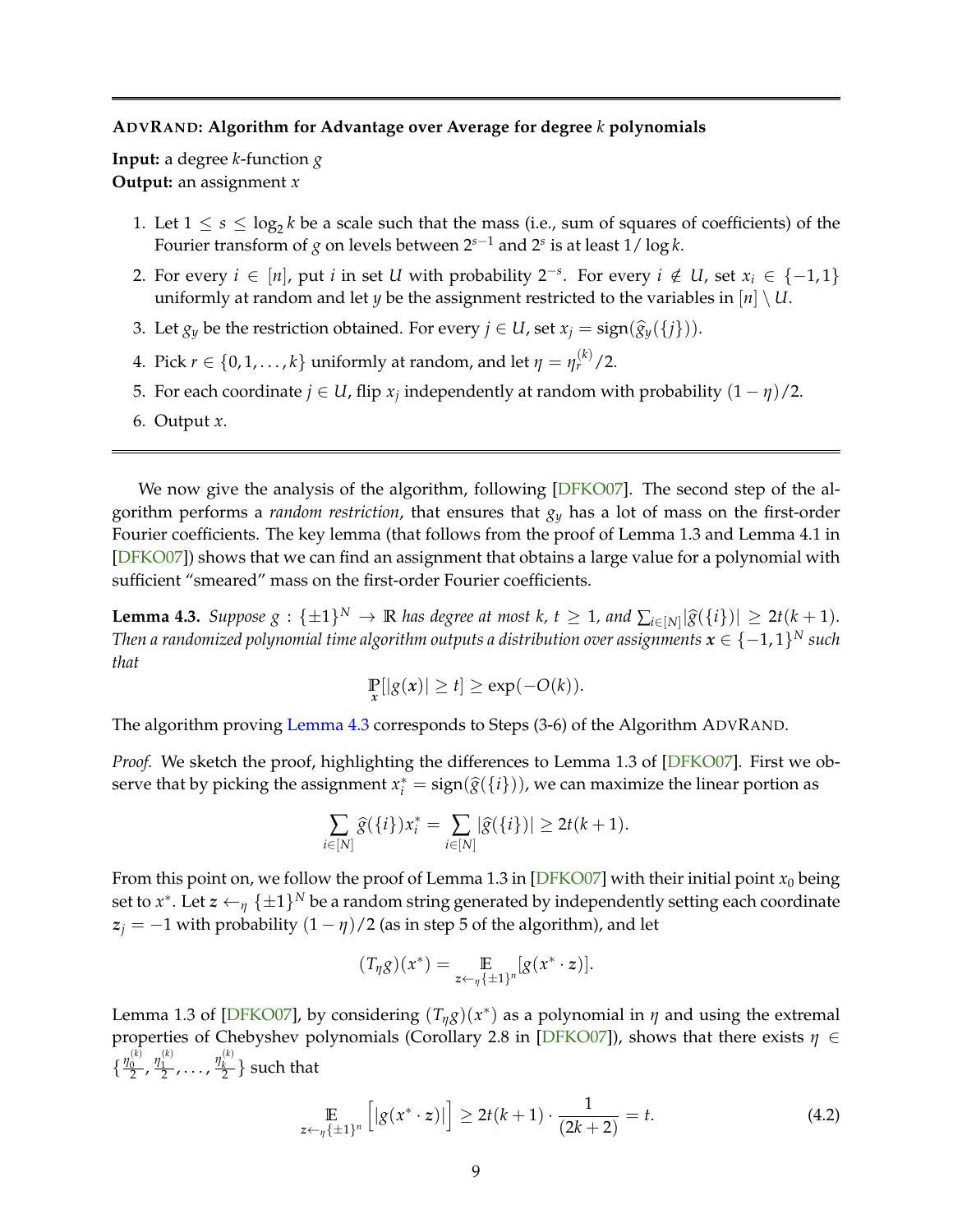<span id="page-10-2"></span>Consider *g*(*x* ∗ · *z*) as a polynomial in *z*, with degree at most *k*. As in [\[DFKO07\]](#page-13-2), we will now use the hypercontractivity to give a lower bound on the probability (over random *z*) that  $|g(x^* \cdot z)|$ exceeds the expectation. Note that our choice of  $\eta \in \left[-\frac{1}{2},\frac{1}{2}\right]$  $\frac{1}{2}$  and hence the bias is in the interval  $\frac{1}{4}$  $\frac{1}{4}$ ,  $\frac{3}{4}$  $\frac{3}{4}$ ]. Using Lemma 2.5 in [\[DFKO07\]](#page-13-2) (the analogue of [Fact 2.3](#page-6-1) for biased measures), it follows that

$$
\mathop{\mathbb{P}}_z \left[ |g(x^* \cdot z)| \geq t \right] \geq \frac{1}{4} \exp(-2k).
$$

Hence when *x* is picked according to *D*, with probability at least  $1/(k+1)$  the algorithm chooses an *η* such that [\(4.2\)](#page-9-1) holds, and then a random *z* succeeds with probability exp(−*O*(*k*)), thereby giving the required success probability.  $\Box$ 

We now sketch the proof of the constructive version of Theorem 3 in [\[DFKO07\]](#page-13-2), highlighting why algorithm ADVRAND works.

*Proof of [Theorem 4.2.](#page-8-0)* The scale *s* is chosen such that the Fourier coefficients of *g* of order [2<sup>*s*−1</sup>,2<sup>*s*</sup>] have mass at least 1/ log *k*. The algorithm picks set *U* randomly by choosing each variable with probability 2−*<sup>s</sup>* , and *g<sup>y</sup>* is the restriction of *g* to the coordinates in *U* obtained by setting the other variables randomly to  $y \in \{-1,1\}^{[N]\setminus U}$ .

Let  $\gamma_i = \sum_{S \cap U = \{i\}} \widehat{g}(S)^2$ . Fixing U and y, let the indices  $T = \{i \in U : \widehat{g}_y(\{i\})^2 \leq (2e)^{2k} \gamma_i\}$ . The proof of Theorem 3 in [\[DFKO07\]](#page-13-2) shows that a constant fraction of the first order Fourier coefficients are large; in particular after Steps 1 and 2 of the algorithm,

<span id="page-10-1"></span>
$$
\Pr_{U,y}\left[\sum_{i\in T}\hat{g}_y(\{i\})^2 \ge \frac{1}{100\log k}\right] \ge \exp(-O(k)).\tag{4.3}
$$

Further, for  $i \in T$ , we have  $|\hat{g}_y(\{i\})| \leq (2e)^k \sqrt{\gamma_i} \leq (2e)^k \sqrt{\text{Inf}_i(g)}$ . Hence, when the above event in [\(4.3\)](#page-10-1) is satisfied we have

$$
\sum_{i\in U} |\widehat{g}_y(\{i\})| \ge \frac{1}{\max_{i\in T} |\widehat{g}_y(\{i\})|} \cdot \sum_{i\in T} \widehat{g}_y(\{i\})^2
$$

$$
\ge \frac{1}{(2e)^k \sqrt{\max_i \operatorname{Inf}_i(g)}} \cdot \frac{1}{100 \log k} \ge 2t(k+1).
$$

Hence, applying [Lemma 4.3](#page-9-0) with *g<sup>y</sup>* we get that

$$
\Pr_{x \in \mathcal{D}}\left[|g(x)| \ge t\right] \ge \exp(-O(k)),\tag{4.4}
$$

where D is the distribution over assignments *x* output by the algorithm. Repeating this algorithm  $exp(O(k))$  times, we get the required high probability of success.  $\Box$ 

# <span id="page-10-0"></span>**5 Triangle-free instances**

In this section we present the proof of [Theorem 1.2,](#page-3-2) which gives an efficient algorithm for beating the random assignment in the case of arbitrary triangle-free CSPs (recall [Definition 2.1\)](#page-5-2). We now restate [Theorem 1.2](#page-3-2) and give its proof. As in the proof of [Theorem 4.2,](#page-8-0) we can easily move from an expectation guarantee to a high probability guarantee by first applying Markov's inequality, and then repeating the algorithm  $exp(k)$  poly $(n, m)$  times; hence we will prove the expectation guarantee here.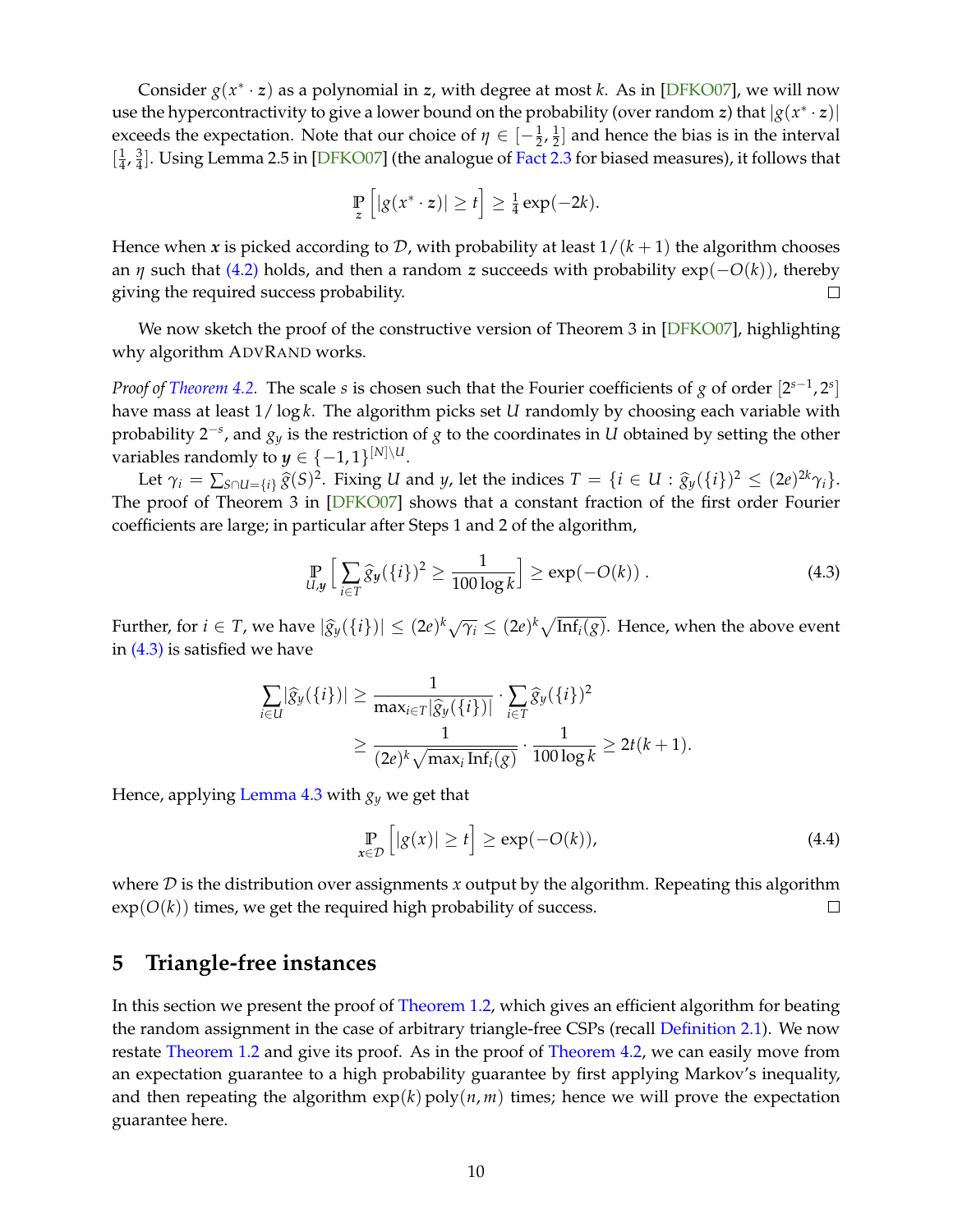**Theorem 5.1.** *There is a* poly(*m*, *n*, exp(*k*))*-time randomized algorithm with the following guarantee. Let the input be a triangle-free instance over n Boolean variables, with m arbitrary constraints each of arity between* 2 *and k. Assume that each variable participates in at most D constraints. Let the associated* polynomial be  $\mathfrak{P}(x)$ . Then the algorithm outputs an assignment  $x \in \{ \pm 1 \}^n$  with

$$
\mathbb{E}[\mathfrak{P}(x)] \ge \exp(-O(k)) \cdot \sum_{i=1}^n \frac{\sqrt{\deg(i)}}{m} \ge \exp(-O(k)) \cdot \frac{1}{\sqrt{D}}.
$$

*Proof.* Let (*F*, *G*) be a partition of [*n*], with *F* standing for "Fixed" and *G* standing for "Greedy". Eventually the algorithm will choose the partition randomly, but for now we treat it as fixed. We will write the two parts of the algorithm's random assignment *x* as  $(x_F, x_G)$ . The bits  $x_F$  will first be chosen independently and uniformly at random. Then the bits  $x<sub>G</sub>$  will be chosen in a careful way which will make them uniformly random, but not completely independent.

To make this more precise, define a constraint  $(P_\ell, S_\ell)$  to be *active* if its scope  $S_\ell$  contains exactly one coordinate from *G*. Let us partition these active constraints into groups

$$
N_j = \{ \ell : (P_\ell, S_\ell) \text{ is active and } S_\ell \ni j \}, \quad j \in G.
$$

For each coordinate  $j \in G$ , we'll define  $A_j \subset F$  to be the union of all active scopes involving  $j$  (but excluding *j* itself); i.e.,

$$
A_j = \bigcup \{ S_\ell \setminus \{j\} : \ell \in N_j \}.
$$

This set  $A_i$  may be empty. Our algorithm's choice of  $x_G$  will have the following property:

 $\forall j \in G$ , the distribution of  $x_j$  is uniformly random, and it depends only on  $(x_i : i \in A_j)$ .  $(+)$ 

From property (†) we may derive:

<span id="page-11-2"></span>**Claim 5.1.1.** For every inactive constraint  $(P_\ell, S_\ell)$ , the random assignment bits  $x_{S_\ell}$  are uniform and independent*.*

*Proof of Claim.* First consider the coordinates  $j \in S_\ell \cap G$ . By the property (†), each such  $x_j$  depends only on  $(x_i : i \in A_j)$ ; further, these sets  $A_j$  are disjoint precisely because of the "no hyper-triangles" part of triangle-freeness. Thus indeed the bits  $(x_j : j \in S_\ell \cap G)$  are uniform and mutually independent. The remaining coordinates  $S_\ell \cap F$  are also disjoint from all these  $(A_i)_{i \in S_\ell \cap G}$ , by the "no overlapping constraints" part of the triangle-free property. Thus the remaining bits  $(x_i : i \in S_\ell \cap F)$ are uniform, independent, and independent of the bits  $(x_j : j \in S_\ell \cap G)$ , completing the proof of the claim.  $\Box$ 

An immediate corollary of the claim is that all inactive constraints,  $\overline{P}_\ell$  contribute nothing, in expectation, to  $\mathbb{E}[\mathfrak{P}(x)]$ . Thus it suffices to consider the contribution of the active constraints. Our main goal will be to show that the bits  $x_G$  can be chosen in such a way that

<span id="page-11-1"></span>
$$
\forall j \in G \quad \mathbb{E}\Big[\sum_{\ell \in N_j} \overline{P}_{\ell}(x_{S_{\ell}})\Big] \ge \exp(-O(k)) \cdot \sqrt{|N_j|} \tag{5.1}
$$

and hence

<span id="page-11-0"></span>
$$
\mathbb{E}[\mathfrak{P}(x)] \ge \frac{1}{m} \cdot \exp(-O(k)) \cdot \sum_{j \in G} \sqrt{|N_j|}. \tag{5.2}
$$

Given [\(5.2\)](#page-11-0) it will be easy to complete the proof of the theorem by choosing the partition (*F*, *G*) randomly.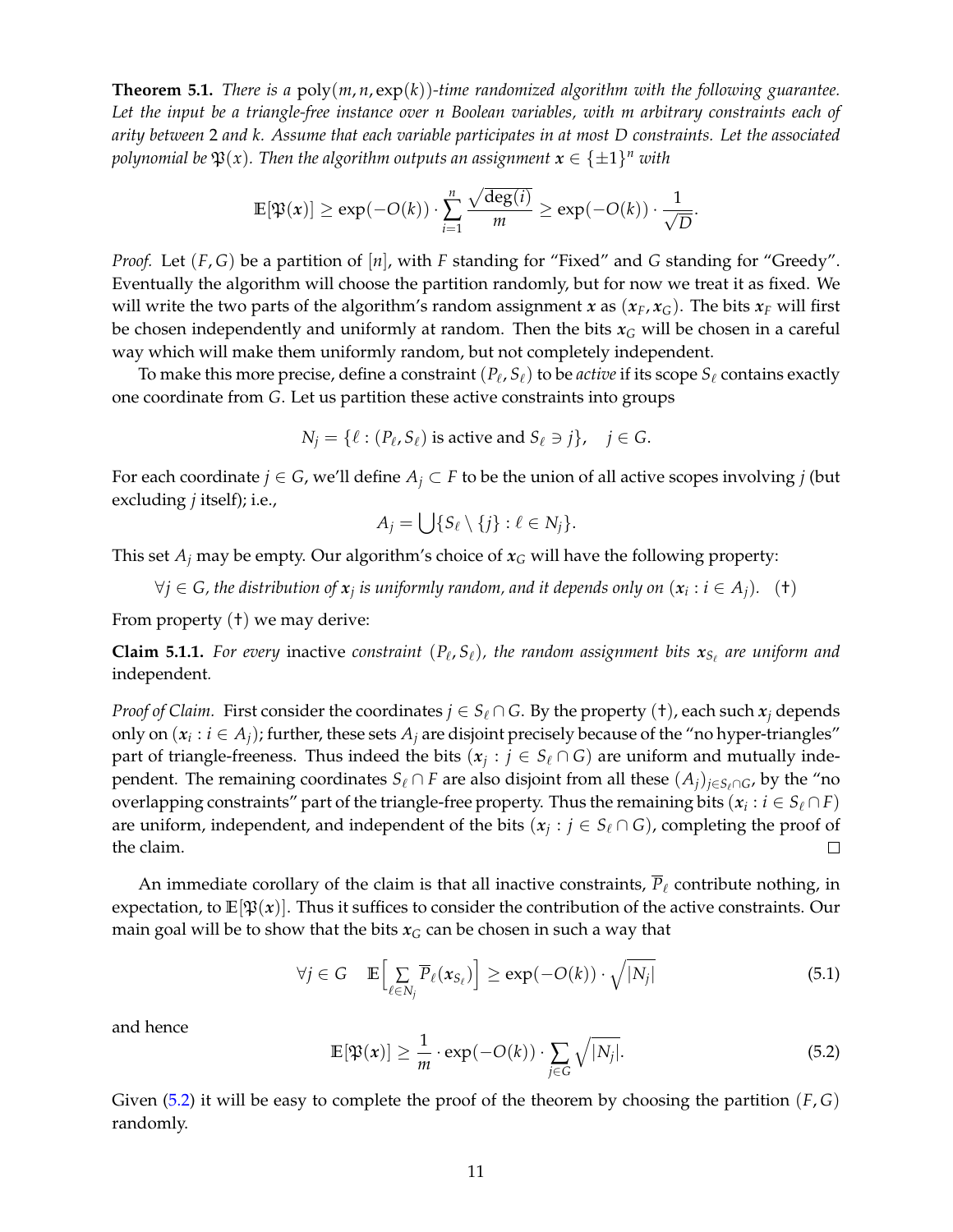So towards showing [\(5.1\)](#page-11-1), fix any  $j\in G$ . For each  $\ell\in N_j$  we can write  $\overline P_\ell(x_{S_\ell}) = x_jQ_\ell(x_{S_\ell\setminus\{j\}}) +$  $R_\ell(x_{S_\ell\setminus\{j\}})$ , where  $Q_\ell = \partial_j \overline{P}_\ell = \partial_j P_\ell$ . Since the bits  $x_i$  for  $i \in S_\ell \setminus \{j\} \subset F$  are chosen uniformly and independently, the expected contribution to  $(5.1)$  from the  $R_\ell$  polynomials is 0. Thus we just need to establish

<span id="page-12-1"></span>
$$
\mathbb{E}\left[x_j \cdot \sum_{\ell \in N_j} \mathbf{Q}_{\ell}\right] \ge \exp(-O(k)) \cdot \sqrt{|N_j|}, \quad \text{where } \mathbf{Q}_{\ell} \stackrel{\text{def}}{=} Q_{\ell}(x_{S_{\ell} \setminus \{j\}}). \tag{5.3}
$$

We now finally describe how the algorithm chooses the random bit *x<sup>j</sup>* . Naturally, we will choose it to be +1 when  $\sum_{\ell \in N_j} \mathcal{Q}_\ell$  is "large" and −1 otherwise. Doing this satisfies the second aspect of property (†), that  $x_j$  should depend only on  $(x_i : i \in A_j)$ . To satisfy the first aspect of property (†), that  $x_j$  is equally likely  $\pm 1$ , we are essentially forced to define

<span id="page-12-0"></span>
$$
x_j = \text{sgn}\Big(\sum_{\ell \in N_j} \mathbf{Q}_{\ell} - \theta_j\Big),\tag{5.4}
$$

where  $\theta_j$  is defined to be a *median* of the random variable  $\sum_{\ell \in N_j} \mathcal{Q}_\ell.$ 

(Actually, we have to be a little careful about this definition. For one thing, if the median  $\theta_j$  is sometimes achieved by the random variable, we would have to carefully define sgn $(0)$  to be sometimes +1 and sometimes −1 so that *x<sup>j</sup>* is equally likely ±1. For another thing, we are assuming here that the algorithm can efficiently *compute* the medians *θ<sup>j</sup>* . We will describe how to handle these issues in a technical remark after the proof.)

Having described the definition [\(5.4\)](#page-12-0) of  $x_j$  satisfying property ( $\dagger$ ), it remains to verify the inequality [\(5.3\)](#page-12-1). Notice that by the "no overlapping constraints" aspect of triangle-freeness, the random variables  $Q_\ell$  are actually mutually independent. Further, [Lemma 2.2](#page-5-3) implies that each has variance  $\Omega(2^{-k})$ ; hence the variance of  $Q \stackrel{\text{def}}{=} \sum_{\ell \in N_j} Q_{\ell}$  is  $\exp(-O(k)) \cdot |N_j|$ . Thus inequality [\(5.3\)](#page-12-1) is equivalent to

$$
\mathbb{E}[\text{sgn}(Q - \theta_j)Q] \ge \exp(-O(k)) \cdot \text{stddev}[Q] = \exp(-O(k)) \cdot \text{stddev}[Q - \theta_j].
$$

Now

<span id="page-12-3"></span>
$$
\mathbb{E}[\text{sgn}(\mathbf{Q}-\theta_j)\mathbf{Q}] = \mathbb{E}[\text{sgn}(\mathbf{Q}-\theta_j)(\mathbf{Q}-\theta_j+\theta_j)] = \mathbb{E}[\mathbf{Q}-\theta_j|] + \mathbb{E}[x_j \cdot \theta_j]. \tag{5.5}
$$

We have  $\mathbb{E}[x_j \cdot \theta_j] = 0$  since  $\mathbb{E}[x_j] = 0$ . And as for  $\mathbb{E}[\vert \mathbf{Q} - \theta_j \vert]$ , it is indeed at least  $\exp(-O(k))$ . stddev $[Q]$  by [Fact 2.3,](#page-6-1) since Q is a degree- $(k-1)$  function of uniform and independent random bits. Thus we have finally established [\(5.1\)](#page-11-1), and therefore [\(5.2\)](#page-11-0).

To conclude, we analyze what happens when the algorithm initially chooses a uniformly *random* partition  $(F, G)$  of  $[n]$ . In light of [\(5.2\)](#page-11-0), it suffices to show that for each  $i \in [n]$  we have

<span id="page-12-2"></span>
$$
\mathbb{E}\left[\mathbf{1}[i \in G] \cdot \sqrt{|N_i|}\right] \ge \exp(-O(k)) \cdot \sqrt{\deg(i)}.\tag{5.6}
$$

We have  $\mathbb{P}[i \in G] = \frac{1}{2}$ ; conditioning on this event, let us consider the random variable  $|N_i|$ ; i.e., the number of active constraints involving variable  $x_i$ . A constraint scope  $S_\ell$  containing *i* becomes active if and only if all the other indices in  $S_\ell$  go into *F*, an event that occurs with probability  $2^{-k+1}$ (at least). Furthermore, these events are independent across the scopes containing *i* because of the "no overlapping constraints" property of triangle-freeness. Thus (conditioned on  $i \in G$ ), each random variable  $|N_i|$  is the sum  $A_1+\cdots+A_{\deg(i)}$  independent indicator random variables, each with expectation at least 2−*k*+<sup>1</sup> . Thus we indeed have **E**[ p |*N<sup>i</sup>* |] ≥ exp(−*O*(*k*))p deg(*i*) as needed to complete the proof of [\(5.6\)](#page-12-2). This follows from the well known fact that  $\mathbb{E}[\sqrt{\text{Binomial}(d, p)}] \geq 1$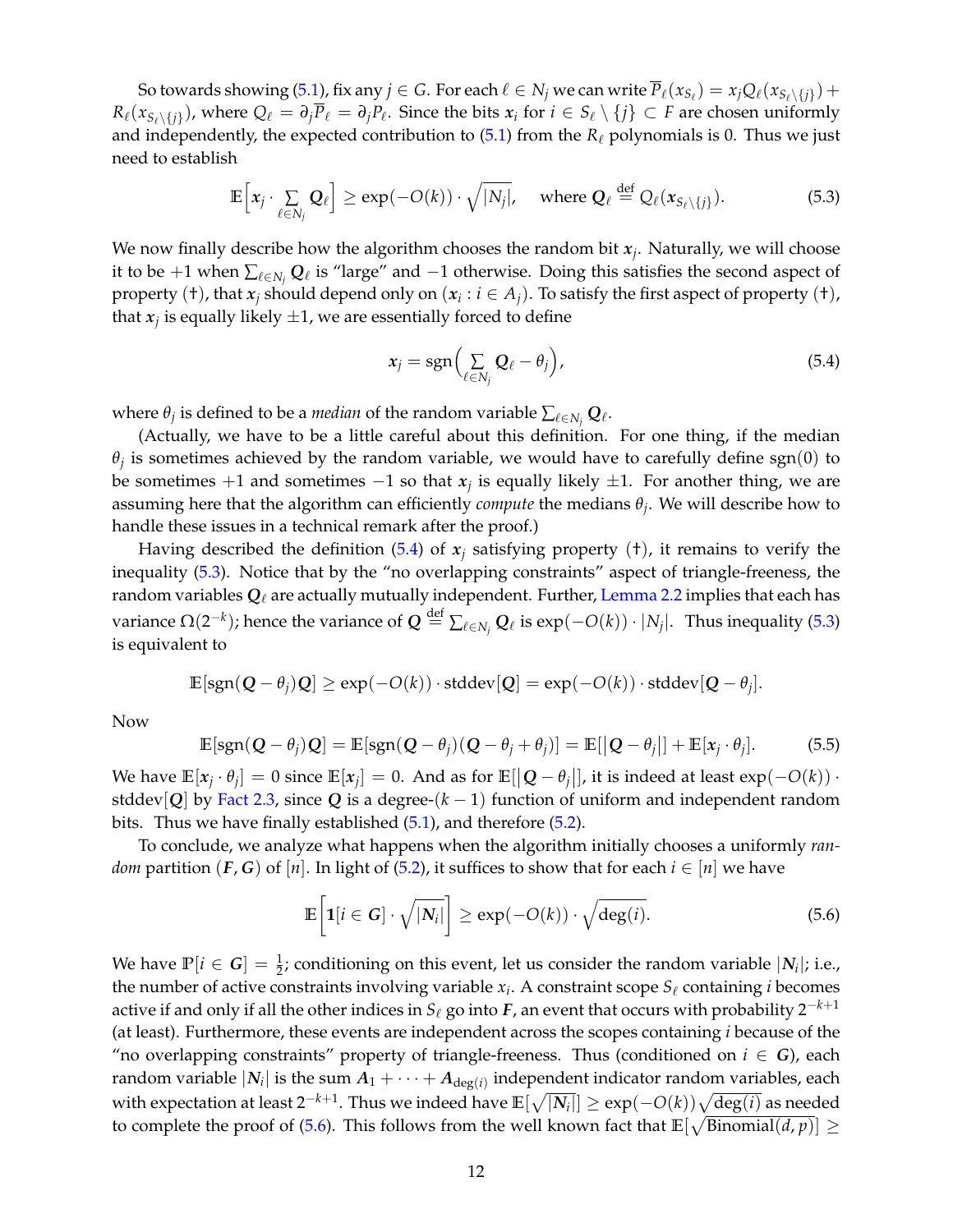<span id="page-13-3"></span> $\Omega(\min(\sqrt{dp}, dp))$ . (Alternatively, this follows from the fact that  $A_1+\cdots+A_{d_i}$  is at least its expectation *di*2 <sup>−</sup>*k*+<sup>1</sup> with probability at least exp(−*O*(*k*)), by [Fact 2.3.](#page-6-1) Here we would use that the *A*<sub>j</sub>'s are degree-(*k* − 1) functions of independent random bits defining (*F*, *G*)). The proof is complete.  $\Box$ 

*Remark* 5.2*.* Regarding the issue of algorithmically obtaining the medians in the above proof: In fact, we claim it is unnecessary for the algorithm to compute the median  $\theta_i$  of each  $Q_i$  precisely. Instead, our algorithm will (with high probability) compute a number  $\theta_j$  and a probabilistic way of defining sgn(0)  $\in \{\pm 1\}$  such that, when  $x_j$  is defined to be  $sgn(Q - \tilde{\theta}_j)$ , we have  $|\mathbb{E}[x_j]| \leq \delta$ , where  $\delta = 1/poly(m, n, exp(k))$  is sufficiently small. First, let us briefly say why this is sufficient. The above proof relied on  $\mathbb{E}[x_j] = 0$  in two places. One place was in the last term of [\(5.5\)](#page-12-3), where we used  $\mathbb{E}[x_j \cdot \theta_j] = 0$ . Now in the approximate case, we'll have  $|\mathbb{E}[x_j \cdot \theta_j]| \le \delta m$ , and by taking *δ* appropriately small this will contribute negligibly to the overall theorem. The other place that  $\mathbb{E}[x_j] = 0$  was used was in deducing from [Claim 5.1.1,](#page-11-2) that the inactive constraints contributed nothing to the algorithm's expected value. When we merely have  $|\mathbb{E}[x_j]| \leq \delta$  (but still have the independence used in the claim), it's easy to see from Fourier considerations that each inactive constraint still contributes at most 2*<sup>k</sup> δ* to the overall expectation, and again this is negligible for the theorem as a whole if  $\delta = 1/\text{poly}(m, n, \text{exp}(k))$  is sufficiently small. Finally, it is not hard to show that the algorithm can compute an appropriate  $\theta_j$  and probabilistic definition of sgn(0) in  $poly(m, n, exp(k))$  time (with high probability), just by sampling to find a good approximate median  $\theta_j$  and then also estimating  $\mathbb{P}[Q_j = \theta_j]$  to handle the definition of sgn $(0)$ .

# **Acknowledgments**

We thank Scott Aaronson for bringing the paper of Farhi et al. [\[FGG14\]](#page-14-7) to (some of) the authors' attention. RO, DW, and JW were supported by NSF grants CCF-0747250 and CCF-1116594. DW was also supported by the NSF Graduate Research Fellowship Program under grant DGE-1252522; JW was also supported by a Simons Graduate Fellowship. OR, DS, and AV acknowledge the support of the Simons Collaboration on Algorithms and Geometry. OR was also supported by NSF grant CCF-1320188. DS was also supported by a Sloan fellowship, a Microsoft Research Faculty Fellowship, and by the NSF. Any opinions, findings, and conclusions or recommendations expressed in this material are those of the authors and do not necessarily reflect the views of the NSF.

# **References**

- <span id="page-13-1"></span>[Alo97] Noga Alon, *On the edge-expansion of graphs*, Combin. Probab. Comput. **6** (1997), no. 2, 145–152. [2](#page-2-4)
- <span id="page-13-0"></span>[BS90] Bonnie Berger and Peter W. Shor, *Approximation alogorithms for the maximum acyclic subgraph problem*, Proceedings of the First Annual ACM-SIAM Symposium on Discrete Algorithms (Philadelphia, PA, USA), SODA '90, Society for Industrial and Applied Mathematics, 1990, pp. 236–243. [2](#page-2-4)
- <span id="page-13-2"></span>[DFKO07] Irit Dinur, Ehud Friedgut, Guy Kindler, and Ryan O'Donnell, *On the Fourier tails of bounded functions over the discrete cube*, Israel J. Math. **160** (2007), 389–412. [2,](#page-2-4) [7,](#page-7-2) [8,](#page-8-5) [9,](#page-9-2) [10](#page-10-2)